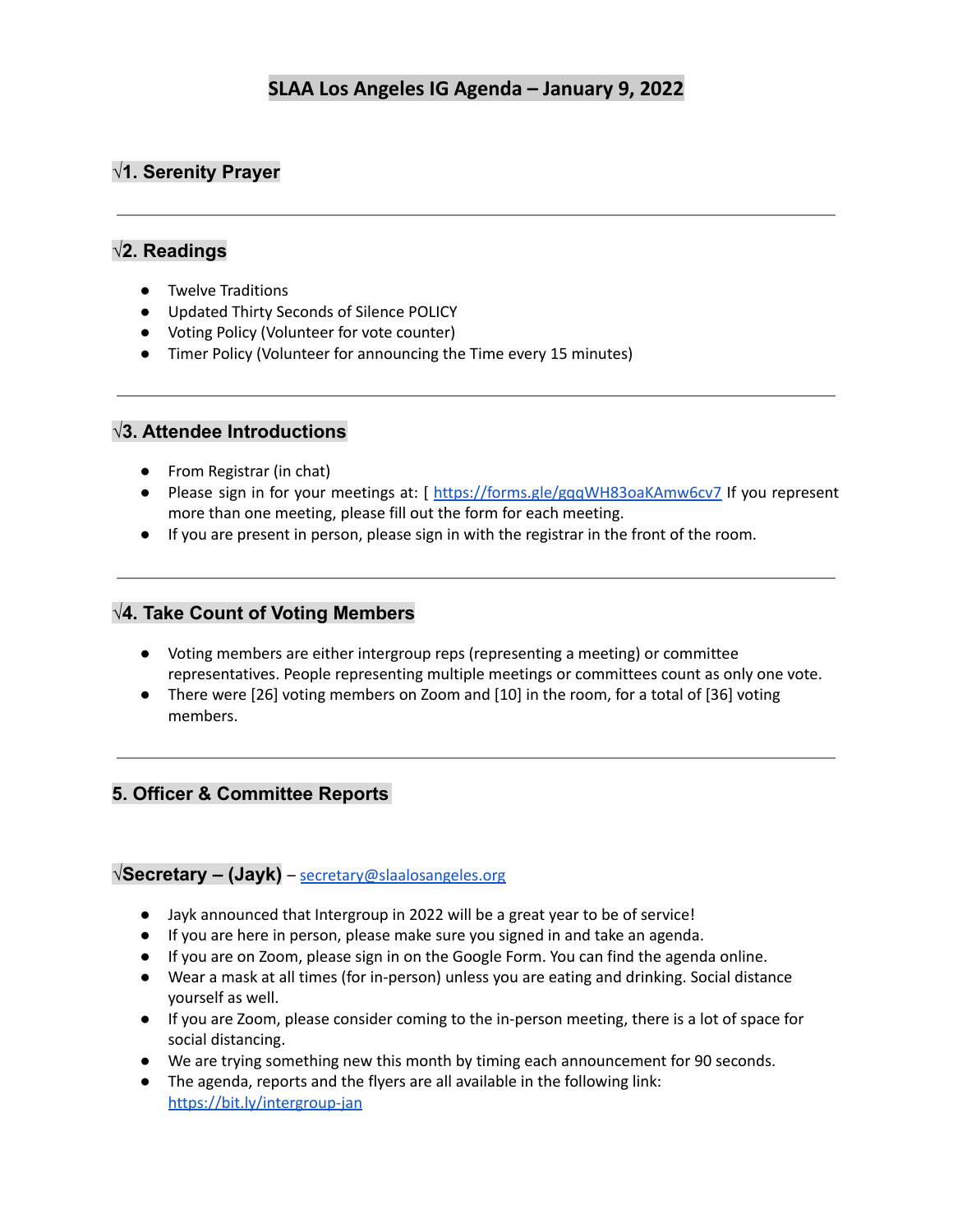● secretary@slaalosangeles.org - send Jayk questions! Also send him ideas about how to make intergroup more fun!

## **√Record Keeper – (Danny)**

● Minutes from last month were approved.

*See last month's minutes in Google Drive Intergroup folder: https://tinyurl.com/2cxuu6px*

## **√Treasurer (OPEN)**

(Electing the position today) (Adeleine making report)

Detailed report here: [https://drive.google.com/drive/folders/15oul5A65yuSkRS4pfQqKpHSqZKDK\\_wjl](https://drive.google.com/drive/folders/15oul5A65yuSkRS4pfQqKpHSqZKDK_wjl)

- *● Financial Summary for the Year Ending 12/31/21*
	- *○ Total Income: \$ 41,443*
	- *○ Total Expenses (37,963)*
	- *○ Net Income: \$ 3,480*
	- *○ Ending Cash Balance:*
		- *■ Unrestricted: \$ 1,767*
		- *■ Restricted:*
			- *● F.W.S. 56*
			- *● H & I 1,606*
			- *● Annual Retreat 3,051*
			- *● Prudent Reserve 15,000*

*------------*

*TOTAL CASH \$21,480*

*Sale tax paid 1/7/21 \$ 683 on \$ 7,191 Literature Sales for 2021*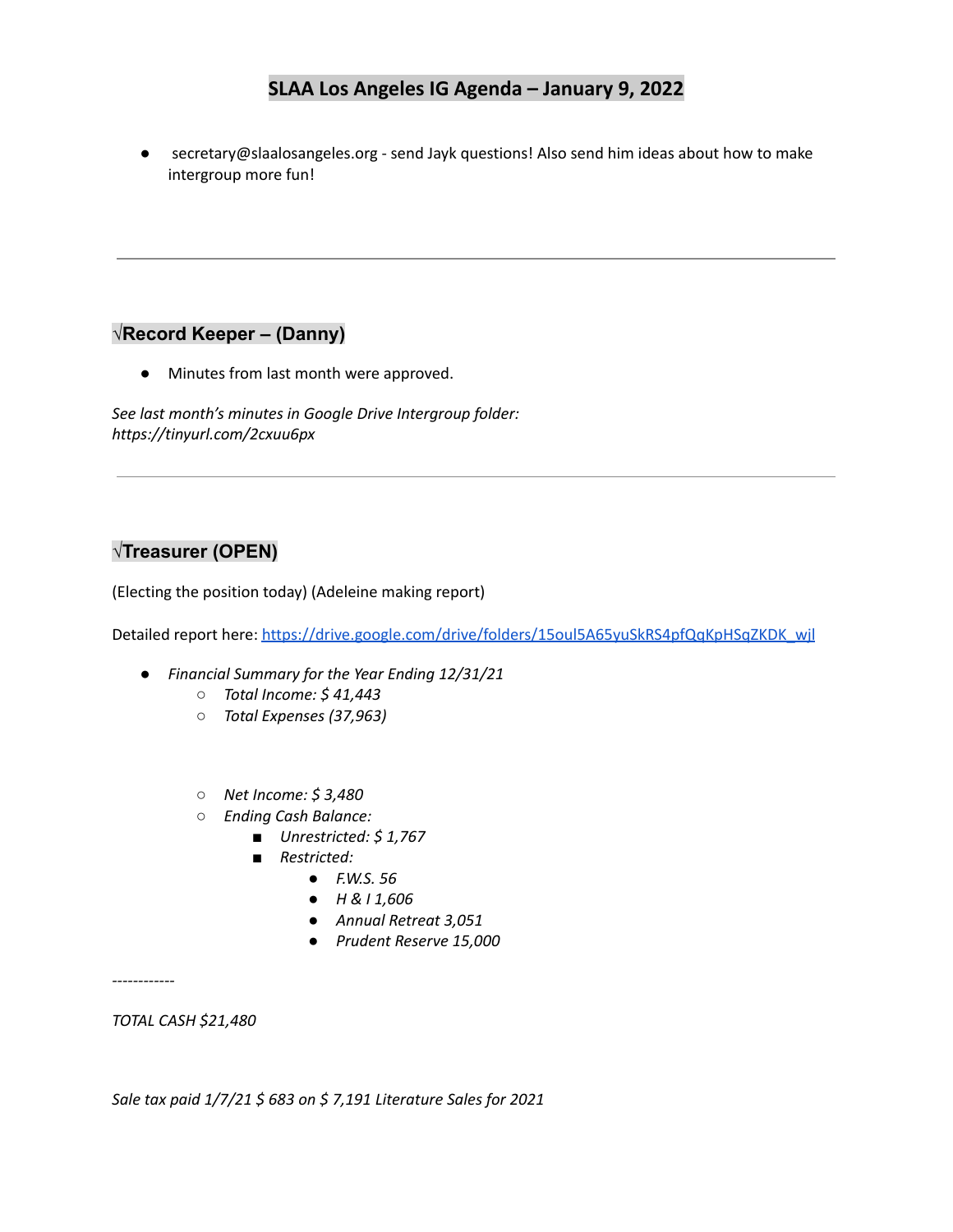*Treasurer will file the short-form IRS Form 990 for 2021, based on 3-year average income of \$39,539*

#### **√Bottom Line Editor – (Eoin Thomas)**

- Spent 257.95 cents on 300 copies.
- Reps can take 10 copies per meeting and you can find a version online as well
- It is important to pick up the Bottom Lines that we print to disperse to fellows
- Please ask Eoin Thomas if you have any more questions

#### **√Meeting Registrar – (Matthew)**

- Posted report in the Google Drive
- Everyone should check the spreadsheet to make sure it is correct.
- If you have any changes to meetings please email registrar@slaalosangeles.org

#### **Virtual Meeting Registrar – (Kelsey)**

- The VM Registrar will be checking email address contacts for the meetings
- The VM Registrar is updating all meeting info every 48 hours (if there are any changes)
- If you have any changes, please email virtualmeetings@slaalosangeles.org
- Many passwords are different from what is in the current database. If the virtual meetings have changed passwords, please send new passwords to [virtualmeetings@slaalosangeles.org](mailto:virtualmeetings@slaalosangeles.org) so that they can be updated.

# **√ Phone Line – (Sarah S.)**

- Has not checked the phone line recently
- Someone on Zoom volunteered to talk to Sarah about directions on how to run the Phone Line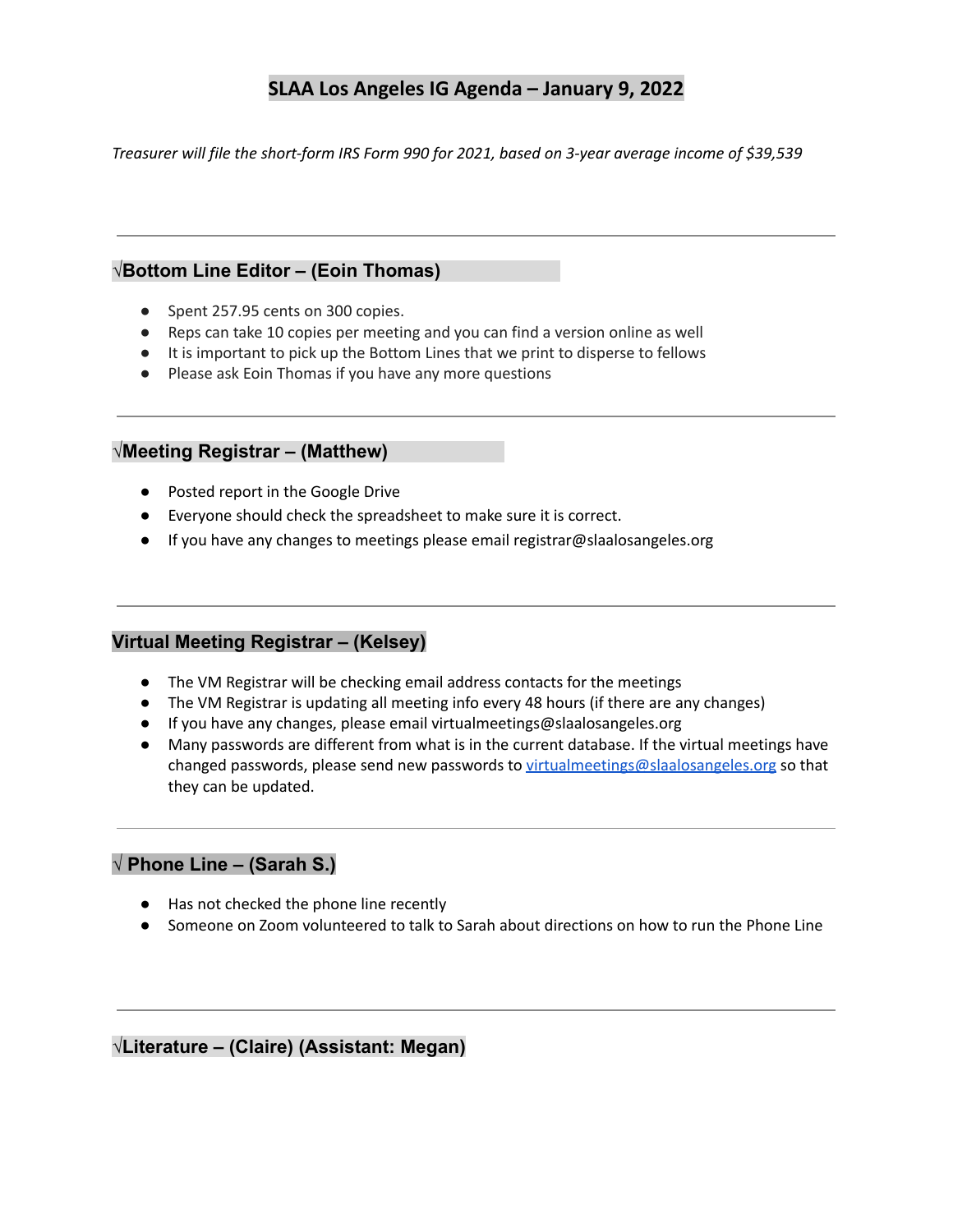- Sales for Dec: \$426.05
	- \*majority of sales happening at Intergroup again.
- Phasing out most literature representatives, as we have more in person meetings selling literature throughout LA.
- Adam is still selling literature and doing pick up/drop offs in West Hollywood, and I, Claire, the Literature Administrator for 2022, will just sell once monthly at the Intergroup meeting (at 2930 Hyperion Ave. inside the Moving Church 3-5pm 2nd Sunday of every month).
- Individuals can purchase literature at the Intergroup meeting. You can just show up and shop like it's a book store and pay cash, or make my life easier and preorder through the website and prepay via Venmo to @slaalosangeles or paypal @slaala with "literature" in the memo description section and show proof of receipt or payment upon pick up. (remember you can always privatize your payment so no one else on Venmo sees it)
- If you'd like to sell literature at your In-person or hybrid meeting and you don't currently, you can make a motion that once it's seconded, you vote on at your meeting's business meeting and if it passes, you can decide how much of your prudent reserve or money you want to save up from donations to put towards buying literature, then elect a literature person for the meeting who will then preorder whatever lit. they think best serves the meeting - through our website slaalosangeles.org/order - then either pay via Venmo to @slaalosangeles with "literature" at the memo description, or give that decided money amount to your Intergroup rep to buy it and pick it up at the Intergroup meeting when they attend in person, then they bring it back to the literature person who is responsible for it and sells it at your meeting. (phew!)
- Any questions you can always reach me at [literature@slaalosangeles.org](mailto:literature@slaalosangeles.org).
	- \*You will receive an automated message first with info on how to order literature, but I will generally respond within 24-48 business hours. Happy New Year!

# **√ Journal Rep – Mona**

#### Journal Flyer:

[https://drive.google.com/file/d/168n9LFXRdWquQ9\\_VuQtg\\_nBKSiM0SLWi/view?usp=sharing](https://drive.google.com/file/d/168n9LFXRdWquQ9_VuQtg_nBKSiM0SLWi/view?usp=sharing)

- Journal is the SLAA magazine, published every two months. Stories written about, by, and for SLAA Members
- Flyers are available in person and online
- You can subscribe to the journal (links on flyers) and it will be delivered to your house in an anonymous envelope
- You can also be a contributor. Contributions due January 15
	- Topics: How do you keep your program fresh and growing?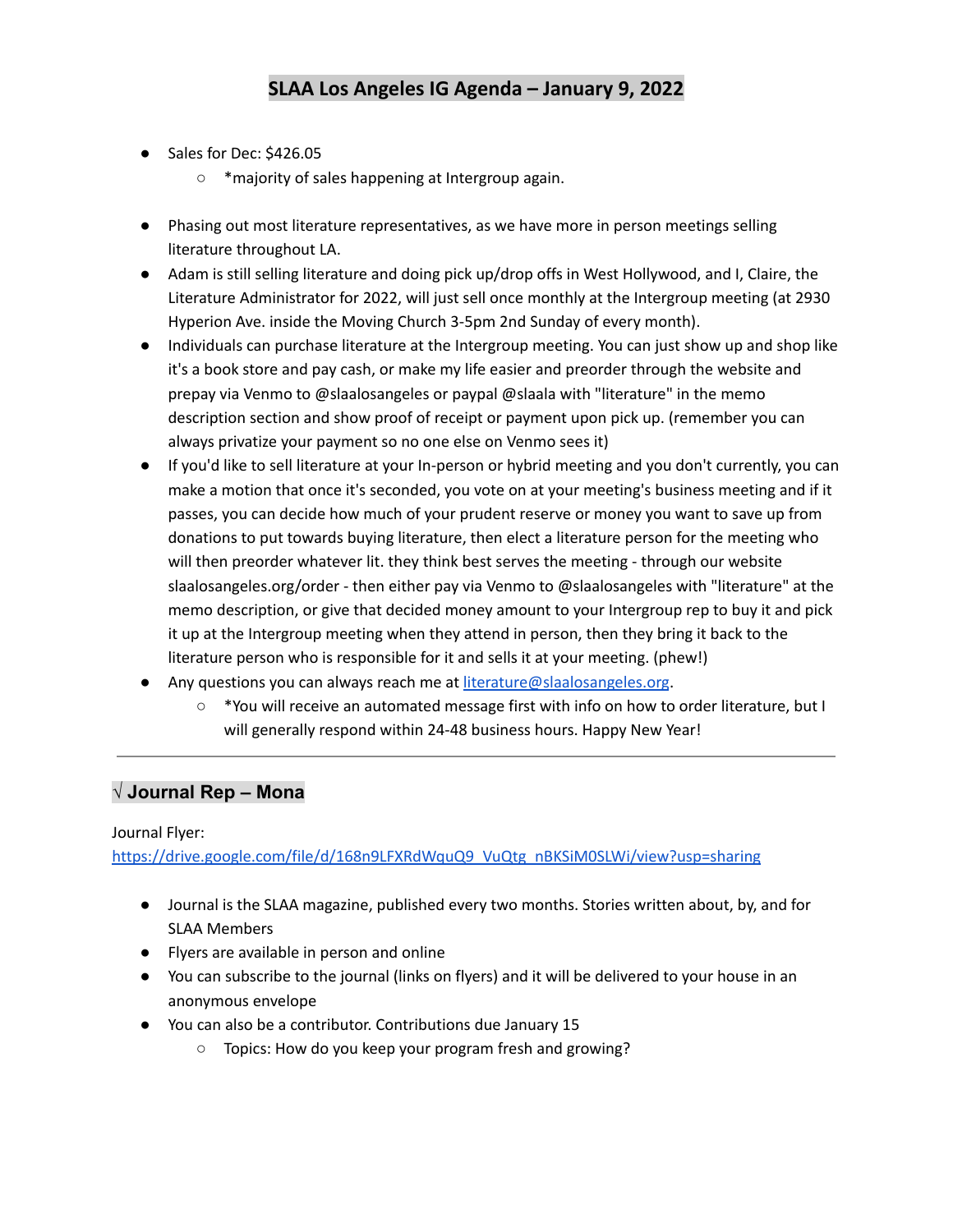## **√ Webmaster – (Dave G.)**

- For the month of December 2021, the SLAALosAngeles.org website had a total of 7267 visits, 4036 of those were unique visitors. The average time on site was 5 minutes 25 seconds. The most popular times are Monday and Tuesday 6-8 pm.
- 3956 were new visitors and 980 were returning.
- About half found the site through google search.
- 4572 were from mobile phones, 84 from tablets and 2611 from computers.
- We had visitors from 58 different countries (I've included the map) we are supporting addicts from all over the world, on every continent except Antarctica.
- You can go to the SLAA Los Angeles website for copies of the Intergroup minutes, the most recent issue of the Bottom Lines, and to find the latest Journal question, as well as to find a directory of audio recordings of speaker shares! Got any questions or want to add/change anything? Email me at [webmaster@slaalosangeles.org](mailto:webmaster@slaalosangeles.org)
- Working to map out meetings for in-person meetings

#### **√Workshops & Retreats – (Sean)**

- Nothing major to report at the moment.
- Workshops and Retreats will be meeting this week or next to discuss planning.
- Four Workshops and One retreat most likely
- Workshops will most likely be held on Zoom and the retreat will most likely be help in person
- Next month, flyer will come out for the upcoming workshop

#### **√H&I Committee – (Rachel W)**

- Committee meeting today
- A couple institutions have approached us to run panels and we are need for facilitators
- Zoom Meeting: SLAA H&I Committee
	- Every month on the 2nd Sunday after Intergroup
	- Zoom Meeting: https://us02web.zoom.us/j/87972190670?pwd=aVgyUHpGZGFOSEdKN091aWQrRkJQZz 09
- Meeting ID: 879 7219 0670
- Passcode: Service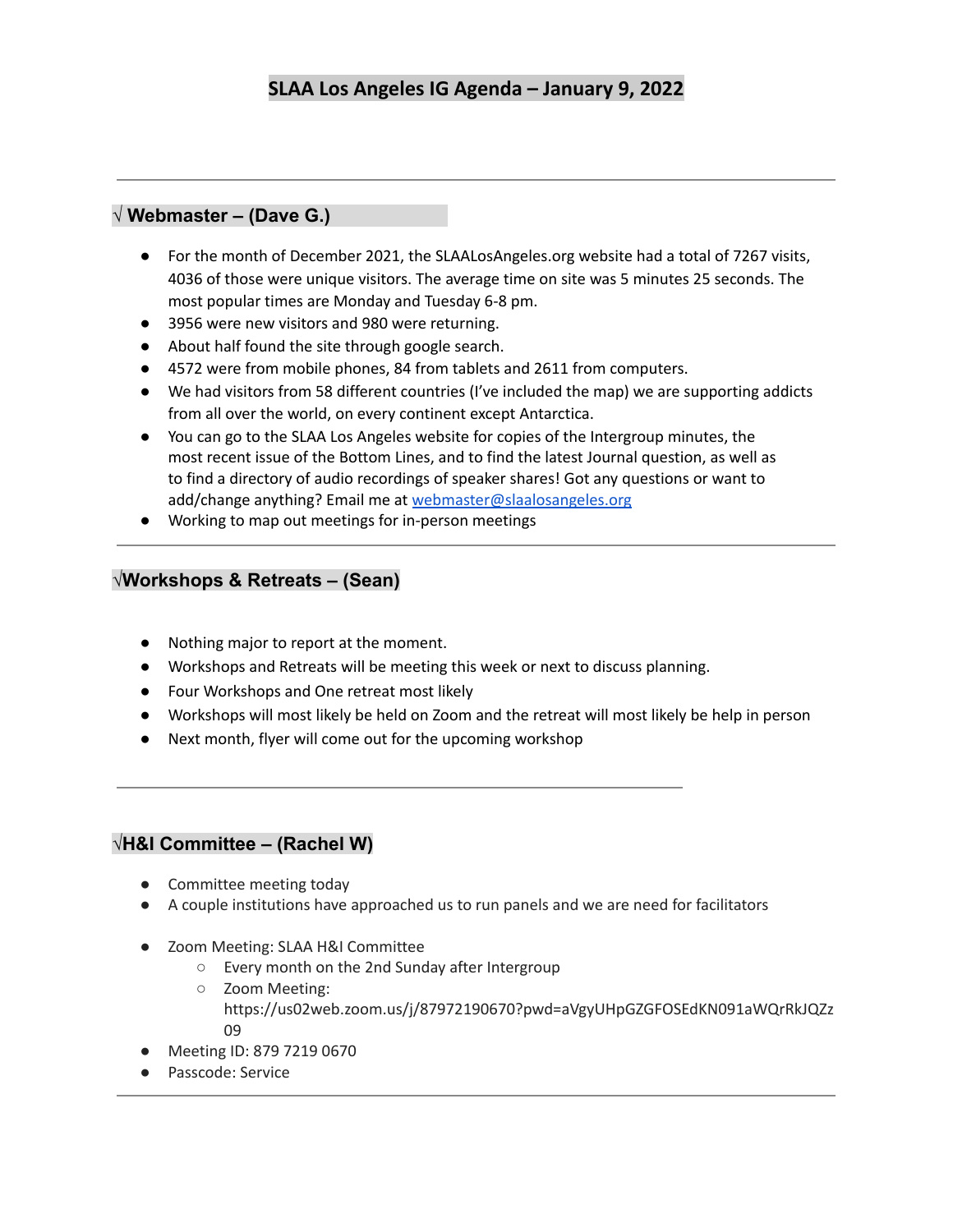## **√ Speaker List Keeper – (Alex)**

- If you or anyone in your group would like to sign up to be a speaker, please send a message to [speakerslist@slaalosangeles.org.](mailto:speakerslist@slaalosangeles.org)
	- In message, please include name, pronouns, and sobriety date
	- Also send which meetings you are extra qualified to speak at (anorexia, LGBTQ, BIPOC, etc.)

### **Literature Copier – (Open)**

### **Audio Library Committee – (Kye)**

- Kye has been going through a backlog of emails
- We need individuals to speak to meetings about getting audio recordings.
- The goal is to get audio recordings of leads and shares up on the website.
- Audio Library Link: [HTTPS://TINYURL.COM/AUDIOLASLAA](https://tinyurl.com/AUDIOLASLAA) (instructions on how to submit)

### **√ ABM Delegates – ( Jayk, Rachel, Claire (alternate), Sarah (alternate)**

● ABM taking place in August or September, May be taking place in Sacramento.

#### **FWS Conference Committees**:

#### **Literature Committee Conduit – OPEN**

#### **Sponsorship Committee Conduit – OPEN**

#### **Steps, Traditions, & Concepts Conduit – OPEN**

• Board of Trustees Report Christina, Liaison - Board released a statement about ABM.

• Twelve Concepts Writing Group Sam E. – Missed last meeting. Lee reports: Moving along, manuscript complete.

• SLAA Service Forum Report Sam E. – Asks Celia to report: Helpline started on Whatsapp in different languages, SLAA Iran launched, Afghanistan shutdown all 12 step meetings.

• Concept Discussion - Concept review has started again. The CLC has completed editing the drafts of Concepts 1 through 11. We will need to review and provide feedback to the CLC.

• Framework Literature Review - We read aloud Concept 10 from the Framework literature, then went around and commented on it for 60 seconds each.

● Old Business - There was a discussion about potentially sending a letter that speaks to Anonymity at the level of Press, etc. in SLAA.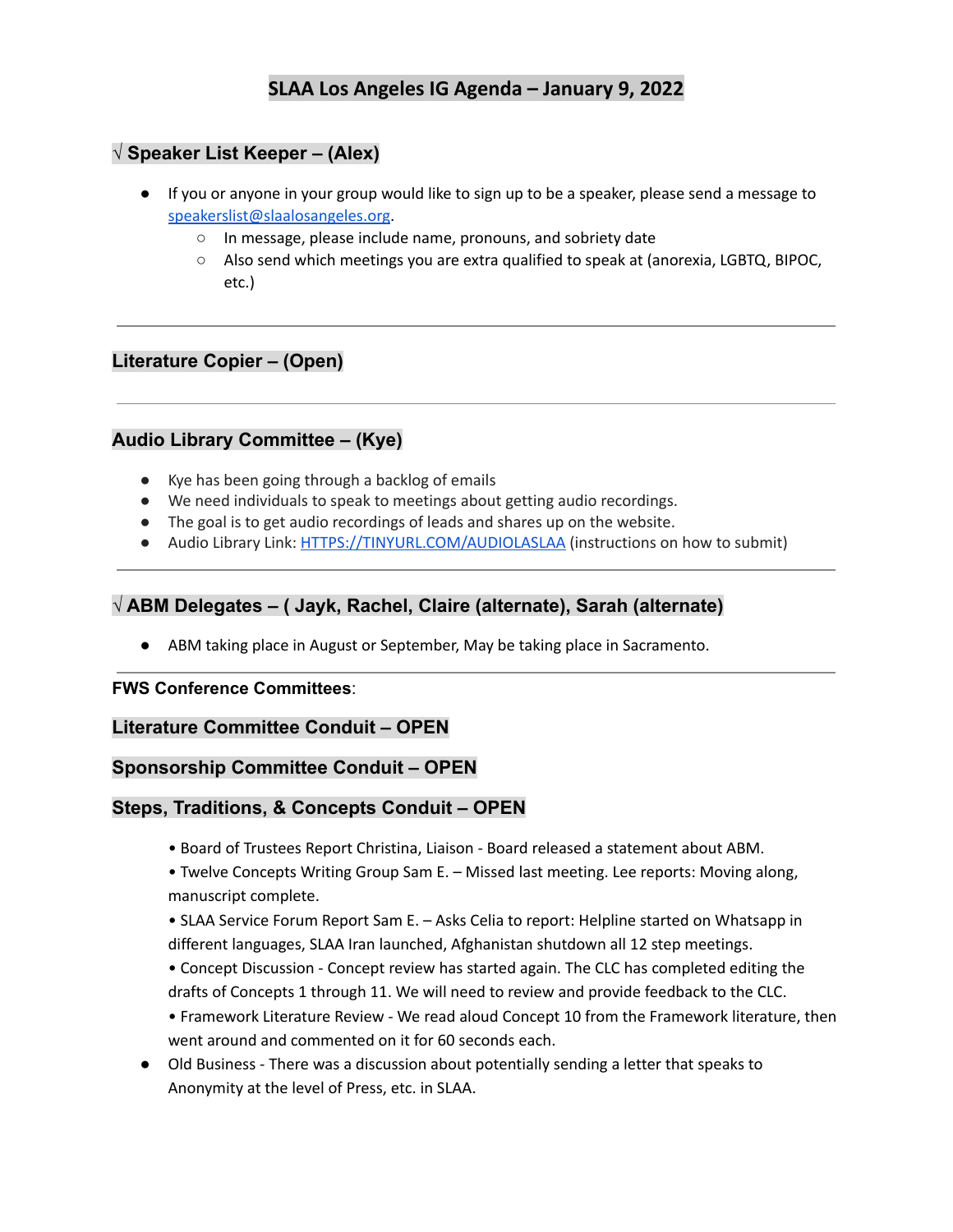## **Translation Committee Conduit – OPEN**

### **Diversity Committee Conduit – OPEN**

### **SLAA Los Angeles, Inc. Board of Trustees – (Dave G, chair)**

● Link for Written Report: [https://docs.google.com/document/d/17XzVflKv2jk2z5MNCRnzxTYp1WMV8mm\\_/edit?usp=shar](https://docs.google.com/document/d/17XzVflKv2jk2z5MNCRnzxTYp1WMV8mm_/edit?usp=sharing&ouid=102767359686757786357&rtpof=true&sd=true) [ing&ouid=102767359686757786357&rtpof=true&sd=true](https://docs.google.com/document/d/17XzVflKv2jk2z5MNCRnzxTYp1WMV8mm_/edit?usp=sharing&ouid=102767359686757786357&rtpof=true&sd=true)

#### **SLAA FWS Board of Trustees (If Rep Present… Christina M or other)**

● No Report

#### **6. Old Business**

● No Old Business

#### **7. New Business**

- Elections:
	- Treasurer: Jamie nominates herself. Sarah seconds the motion. **Jamie elected!**
	- Assistant Treasurer: **Still remains open**
	- Committee Liaisons:
		- Literature Committee Conduit: *Alex volunteered to take commitment.* No objections. **Alex voted into position.**
		- Sponsorship Committee Conduit: *Clark volunteered to take commitment. No objections.* **Clark voted into position.**
		- Steps, Traditions & Concepts Conduit: *Noah would like to continue commitment. No objections.* **Noah retains position.**
		- Translation Committee Conduit: *Joe volunteered to take commitment. No Objections.* **Joe voted into position.**
		- Diversity Committee Conduit: *Erin nominated herself. No objections.* **Erin voted into position.**
- Motion: Intergroup purchase and provide kn-95/n-95 masks and hand sanitizer free of charge to the attendees of the intergroup meeting.